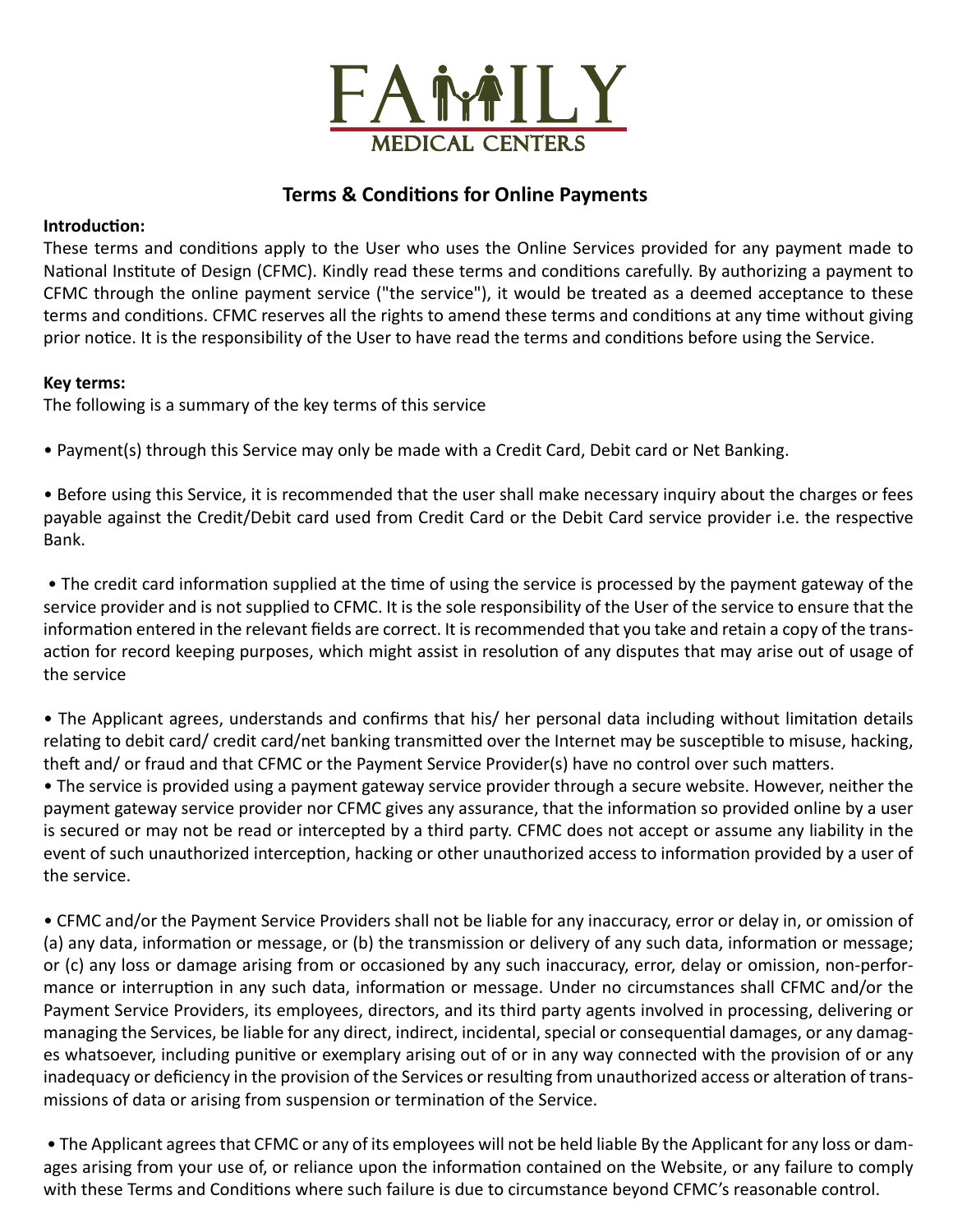

 • The Applicant agrees that CFMC or any of its employees will not be held liable By the Applicant for any loss or damages arising from your use of, or reliance upon the information contained on the Website, or any failure to comply with these Terms and Conditions where such failure is due to circumstance beyond CFMC's reasonable control.

## **Debit/Credit Card, Bank Account Details:**

• The Applicant agrees that the debit/credit card details provided by him/ her for use of the aforesaid Service(s) must be correct and accurate and that the Applicant shall not use a Debit/ credit card, that is not lawfully owned by him/ her or the use of which is not authorized by the lawful owner thereof. The Applicant further agrees and undertakes to Provide correct and valid debit/credit card details.

• The Applicant may pay his/ her application/initial fees to CFMC by using a debit/credit card or through online banking account. The Applicant warrants, agrees and confirms that when he/ she initiates a payment transaction and/or issues an online payment instruction and provides his/ her card / bank details

- The Applicant is fully and lawfully entitled to use such credit / debit card, bank account for such transactions;
- The Applicant is responsible to ensure that the card/ bank account details provided by him/ her are accurate;
- The Applicant authorizes debit of the nominated card/ bank account for the Payment of fees selected by such Applicant along with the applicable Fees.
- The Applicant is responsible to ensure that sufficient credit is available on the nominated card/ bank account at the time of making the payment to permit the Payment of the dues payable or fees dues selected by the Applicant inclusive of the applicable Fee.

#### N**o Warranty:**

No warranty, representation or guarantee, express or implied, is given by CFMC in respect of the operation of the service.

#### **Disclaimer and Limitation of liability:**

CFMC does not accept liability for any damage, loss, cost (including legal costs), expenses, indirect losses or consequential damage of any kind which may be suffered or incurred by the User from the use of this service.

#### **Refund/Cancellation Policy:**

Fees once paid will not be refunded under any circumstances.

#### **Privacy Policy:**

In General patient / parent / guardian may browse this website for obtaining any data or information. However, in order to access the classified information, one needs to use the credentials provided as a Patient / Parent / Guardian / Staff user.

The information provided by the user on this website shall be kept confidential and shall not be shared with anyone. The DATA will neither be made accessible to third parties nor transferred in any form or manner unless required by law.